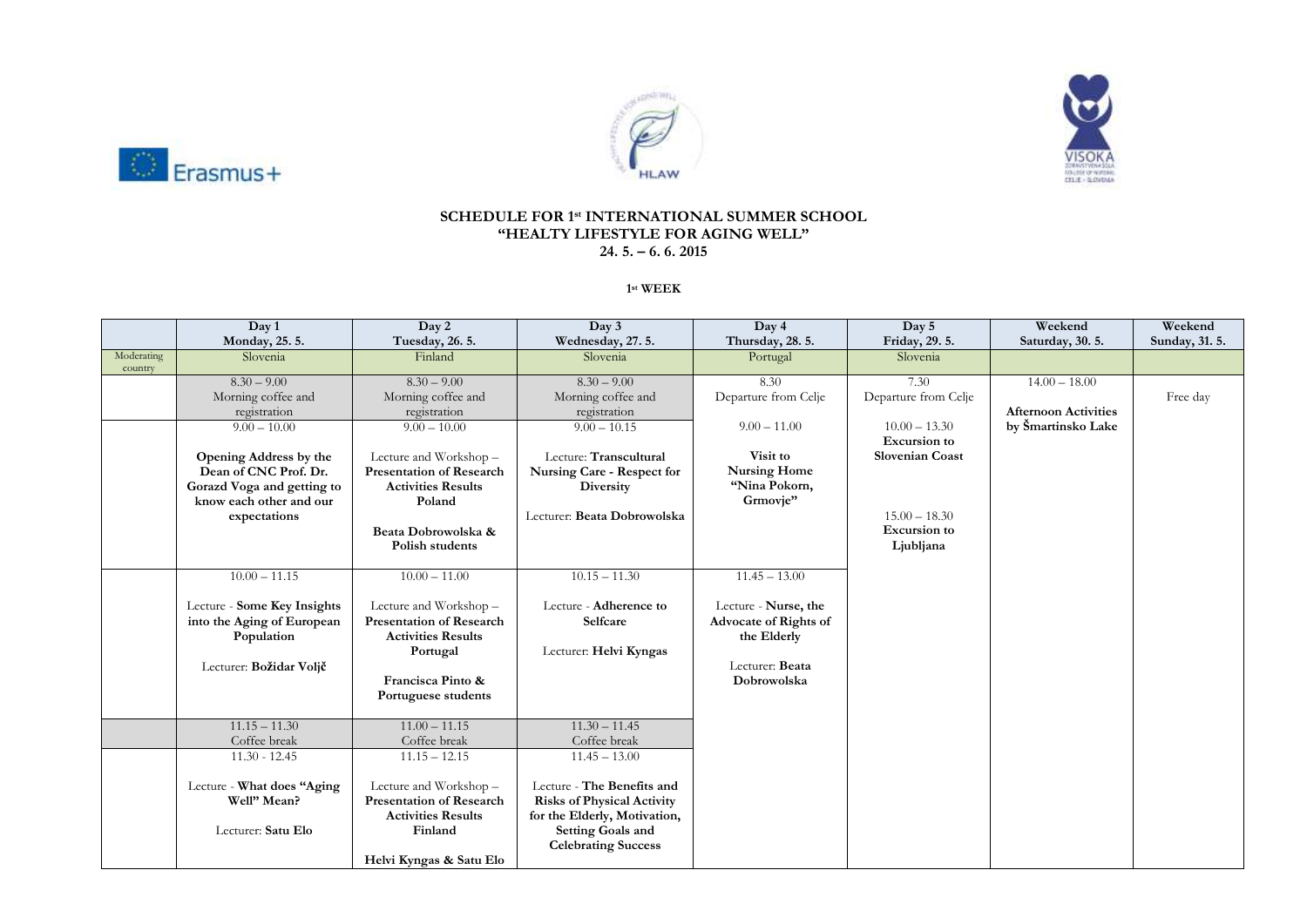|                               | & Finish students               | Lecturers: Nataša Vidnar, |                                 |        |        |  |
|-------------------------------|---------------------------------|---------------------------|---------------------------------|--------|--------|--|
|                               |                                 | Tamara Štemberger Kolnik, |                                 |        |        |  |
|                               | $12.15 - 13.15$                 | Ester Benko, Boris Miha   |                                 |        |        |  |
|                               |                                 | Kaučič                    |                                 |        |        |  |
|                               |                                 |                           |                                 |        |        |  |
|                               | Lecture and Workshop-           |                           |                                 |        |        |  |
|                               | <b>Presentation of Research</b> |                           |                                 |        |        |  |
|                               | <b>Activities Results</b>       |                           |                                 |        |        |  |
|                               | Slovenia                        |                           |                                 |        |        |  |
|                               |                                 |                           |                                 |        |        |  |
|                               | Boris Miha Kaučič &             |                           |                                 |        |        |  |
|                               | Slovene students                |                           |                                 |        |        |  |
| $12.45 - 14.00$               | $13.15 - 14.15$                 | $13.00 - 14.30$           | $13.00 - 14.00$                 |        |        |  |
|                               |                                 |                           |                                 |        |        |  |
| Lunch                         | Lunch                           | Lunch                     | Lunch                           |        |        |  |
| $14.00 - 15.30$               | $14.15 - 16.15$                 | $14.30 - 16.30$           | $14.00 - 15.15$                 |        |        |  |
|                               |                                 |                           |                                 |        |        |  |
| Workshop - How Nurses         | Workshop - Comparative          | Workshop - How Nurses     | Lecture - Healthy               |        |        |  |
| and Nursing Students can      | Analysis of Research            | and Nursing Students can  | Lifestyle Literacy and          |        |        |  |
| Promote Physical Activity of  | <b>Activities Results</b>       | Plan and Monitor Physical | Importance of                   |        |        |  |
| The Elderly                   |                                 | Activity of the Elderly   | <b>Preventive Measures</b>      |        |        |  |
|                               |                                 |                           |                                 |        |        |  |
| Lecturer: Satu Elo            | Lecturers: Helvi Kyngas &       | 2 km walk test            | Lecturer: Francisca Pinto       |        |        |  |
|                               | Satu Elo                        | (students & the elderly)  |                                 |        |        |  |
|                               |                                 |                           |                                 |        |        |  |
|                               |                                 |                           |                                 |        |        |  |
| $15.30 - 15.45$               | $16.15 - 16.30$                 |                           | $15.15 - 15.30$                 |        |        |  |
| Coffee break                  | Coffee break                    |                           | Coffee break                    |        |        |  |
|                               |                                 |                           |                                 |        |        |  |
|                               | $16.30 - 18.30$                 |                           | $15.30 - 17.00$                 |        |        |  |
| Free time                     |                                 |                           |                                 |        |        |  |
| (preparing for the evening    | Tour of Celje                   |                           | Workshop - How to               |        |        |  |
| event)                        |                                 |                           | <b>Assess Healthy Lifestyle</b> |        |        |  |
|                               |                                 |                           | Literacy and Plan               |        |        |  |
|                               |                                 |                           |                                 |        |        |  |
|                               |                                 |                           | Means to Improve it             |        |        |  |
|                               |                                 |                           |                                 |        |        |  |
|                               |                                 |                           | Lecturers: Francisca            |        |        |  |
|                               |                                 |                           | Pinto & Maria Assuncao          |        |        |  |
|                               |                                 |                           | Nogueira                        |        |        |  |
|                               |                                 |                           | $17.00 - 18.30$                 |        |        |  |
|                               |                                 |                           |                                 |        |        |  |
|                               |                                 |                           | Workshop - Preparing            |        |        |  |
|                               |                                 |                           | Instructions and                |        |        |  |
|                               |                                 |                           |                                 |        |        |  |
|                               |                                 |                           | Recommendations for the         |        |        |  |
|                               |                                 |                           | Physical Activities that will   |        |        |  |
|                               |                                 |                           | be Recorded on DVD              |        |        |  |
|                               |                                 |                           | (POL)                           |        |        |  |
|                               |                                 |                           | Lecturer: Beata                 |        |        |  |
|                               |                                 |                           | Dobrowolska                     |        |        |  |
|                               |                                 |                           |                                 |        |        |  |
| $19.00 - 22.00$               | 19.00                           | 19.00                     | 19.00                           | 20.00  | 19.00  |  |
|                               |                                 |                           |                                 |        |        |  |
| Dinner and social event       | Dinner                          | Dinner                    | Dinner                          | Dinner | Dinner |  |
| International food fair and   |                                 |                           |                                 |        |        |  |
| presentation of countries and |                                 |                           |                                 |        |        |  |
|                               |                                 |                           |                                 |        |        |  |
| faculties                     |                                 |                           |                                 |        |        |  |
| Prepared by the students in   |                                 |                           |                                 |        |        |  |
| MCC                           |                                 |                           |                                 |        |        |  |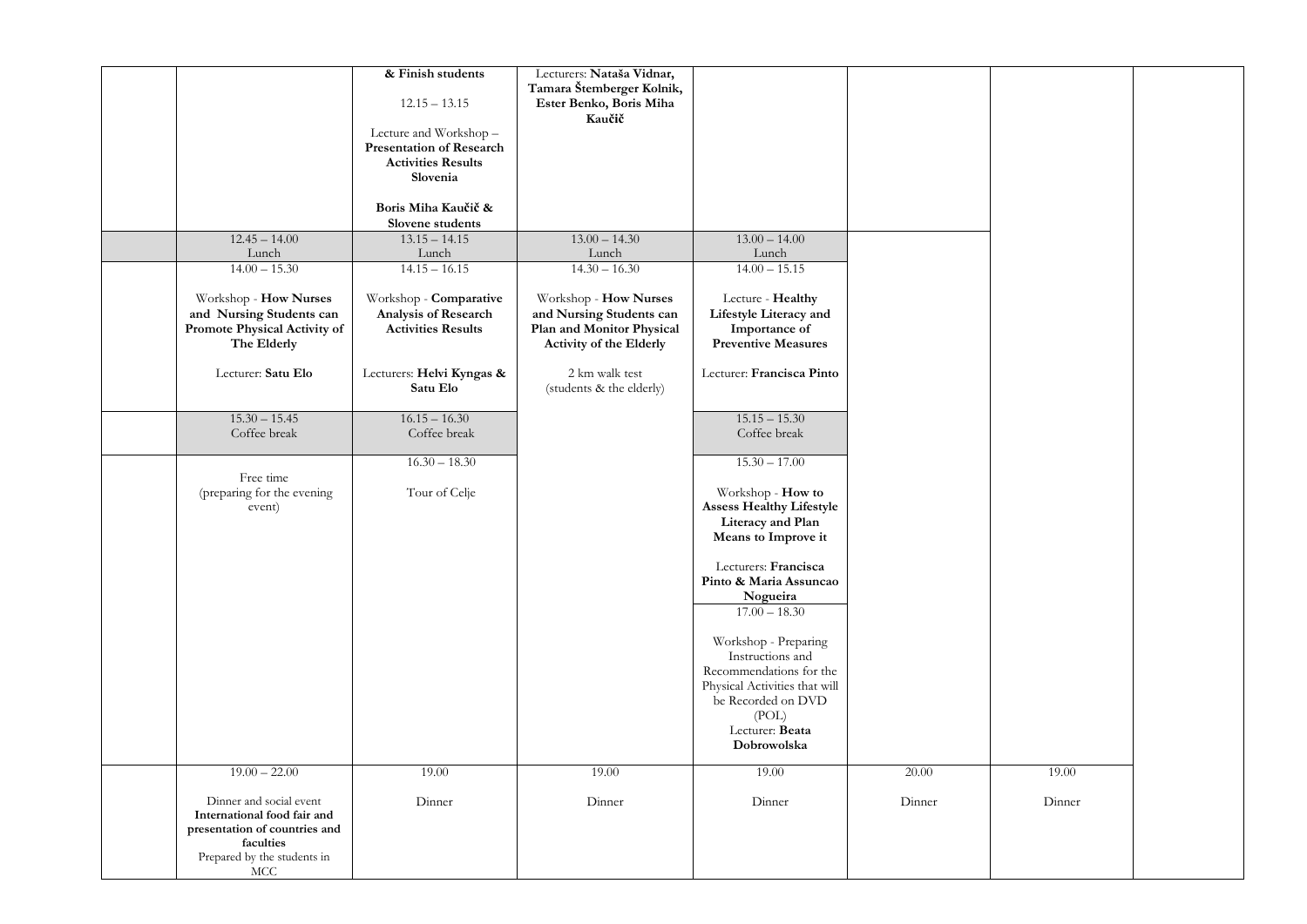## **2nd WEEK**

|            | Day 1                         | Day 2                     | Day 3               | Day 4                      | Day 5                         | <b>Travelling home</b> |
|------------|-------------------------------|---------------------------|---------------------|----------------------------|-------------------------------|------------------------|
|            | Monday, 1.6.                  | Tuesday, 2.6.             | Wednesday, 3.6.     | Thursday, 4.6.             | Friday, 5.6.                  | Saturday, 6.6.         |
| Moderating | Poland                        | Finland                   | Slovenia            | Portugal                   | Slovenia                      |                        |
| country    |                               |                           |                     |                            |                               |                        |
|            | $8.30 - 9.00$                 | $8.30 - 9.00$             | $9.00 - 18.00$      | $8.30 - 9.00$              | $8.30 - 9.00$                 |                        |
|            | Morning coffee and            | Morning coffee and        |                     | Morning coffee and         | Morning coffee and            |                        |
|            | registration                  | registration              | Full day Excursion: | registration               | registration                  |                        |
|            | $9.00 - 10.15$                | $9.00 - 11.30$            |                     | $9.00 - 11.30$             | $9.00 - 11.00$                |                        |
|            |                               |                           | $11.00 - 14.00$     |                            |                               |                        |
|            | Lecture - Connecting          | Workshop - Preparing      | Visit to Forth Age  | Lecture - Entrepreneurship | Visit to General Hospital in  |                        |
|            | <b>Generations to Prevent</b> | Proposals of Information  | Home in Kranjska    | for Nurses Part 1& Part 2  | Celje                         |                        |
|            | Social Exclusion-             | that will be Published on | Gora                |                            |                               |                        |
|            | Project Simbioza              | the Web Portal            |                     | Lecturer: Nuno Araujo      |                               |                        |
|            |                               |                           | $14.45 - 16.30$     |                            |                               |                        |
|            | Lecturer: Nejka Golič         | Lecturers: Pirjo Kaakinen | Visit to Bled       |                            |                               |                        |
|            | (Simbioza)                    |                           |                     |                            |                               |                        |
|            |                               |                           |                     |                            |                               |                        |
|            | $10.15 - 11.30$               |                           |                     |                            |                               |                        |
|            |                               |                           |                     |                            |                               |                        |
|            | Lecture - Preparing           |                           |                     |                            |                               |                        |
|            | Society for Healthy           |                           |                     |                            |                               |                        |
|            | Aging and the Role of         |                           |                     |                            |                               |                        |
|            | Nurses in it                  |                           |                     |                            |                               |                        |
|            |                               |                           |                     |                            |                               |                        |
|            | Lecturer: Jana Goriup         |                           |                     |                            |                               |                        |
|            | $11.30 - 11.45$               | $11.30 - 11.45$           |                     | 11.30-11.45                | $11.00 - 11.15$               |                        |
|            | Coffee break                  | Coffee break              |                     | Coffee break               | Coffee break                  |                        |
|            | $12.00 - 13.00$               | $11.45 - 13.00$           |                     | $11.45 - 13.15$            | $11.15 - 12.15$               |                        |
|            |                               |                           |                     |                            |                               |                        |
|            | Reception at the Major        | Lecture - How to Assess   |                     | Workshop - Producing       | Workshop - Exploring          |                        |
|            | of Celje                      | Functional Status of the  |                     | Ideas that can Lead to     | Possibilities in the Sense of |                        |
|            | (Municipality of Celje)       | Elderly                   |                     | Self-Employment and        | "What can be done next"       |                        |
|            |                               |                           |                     | Preparing an Action Plan   | and what can be learned       |                        |
|            |                               | Lecturers: Alina Deluga / |                     | to Turn Them into Reality  |                               |                        |
|            |                               | Bogumila Kosicka          |                     |                            | (ALL)                         |                        |
|            |                               |                           |                     | Lecturers: Nuno Araujo &   |                               |                        |
|            |                               |                           |                     | Carla Fernandes            |                               |                        |
|            | $13.00 - 14.30$               | $13.00 - 14.00$           |                     | $13.15 - 14.15$            | $12.30 - 14.00$               |                        |
|            |                               |                           |                     |                            |                               |                        |
|            | Lunch                         | Lunch                     |                     | Lunch                      | Lunch                         |                        |